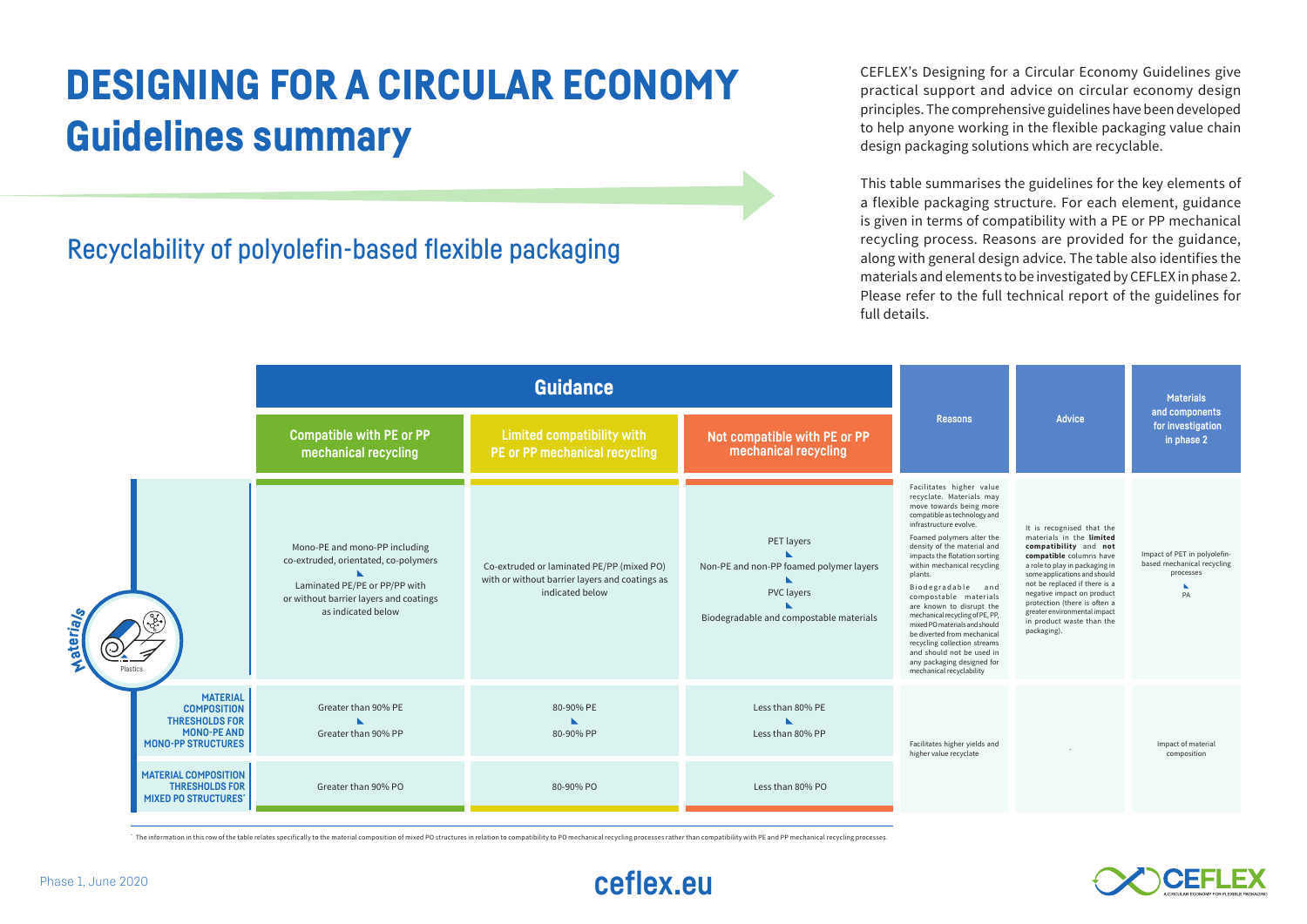|                    |  |                                                    | <b>Guidance</b>                                                                                                                                                      |                                                                                                                         |                                                      |                                                                                                                                                                                                                                                                          |                                                                                                                                                                                                                                                                                                                                                                                                                                                                                                                                                                                                                                                                                               | <b>Materials</b>                                                                                                                                          |
|--------------------|--|----------------------------------------------------|----------------------------------------------------------------------------------------------------------------------------------------------------------------------|-------------------------------------------------------------------------------------------------------------------------|------------------------------------------------------|--------------------------------------------------------------------------------------------------------------------------------------------------------------------------------------------------------------------------------------------------------------------------|-----------------------------------------------------------------------------------------------------------------------------------------------------------------------------------------------------------------------------------------------------------------------------------------------------------------------------------------------------------------------------------------------------------------------------------------------------------------------------------------------------------------------------------------------------------------------------------------------------------------------------------------------------------------------------------------------|-----------------------------------------------------------------------------------------------------------------------------------------------------------|
|                    |  |                                                    | <b>Compatible with PE or PP</b><br>mechanical recycling                                                                                                              | <b>Limited compatibility with</b><br>PE or PP mechanical recycling                                                      | Not compatible with PE or PP<br>mechanical recycling | <b>Reasons</b>                                                                                                                                                                                                                                                           | <b>Advice</b>                                                                                                                                                                                                                                                                                                                                                                                                                                                                                                                                                                                                                                                                                 | and components<br>for investigation<br>in phase 2                                                                                                         |
| <b>Aaterial</b>    |  |                                                    | n/a                                                                                                                                                                  | n/a                                                                                                                     | Paper<br>Aluminium foil                              | Paper in the plastic<br>mechanical recycling process<br>is a serious disruptor as any<br>remaining fibres carbonise<br>during the extrusion process<br>negatively affecting the<br>recycled plastic quality                                                              | If paper properties are<br>needed in a flexible packaging<br>structure, then it should<br>represent the dominant<br>material by weight and be<br>able to be identified as paper<br>in the sorting process and be<br>sorted into the paper fraction<br>for recycling<br>Although aluminium foil<br>is not compatible with a<br>plastic mechanical recycling<br>process, these structures can<br>be identified and removed in<br>the sorting process by using<br>eddy current separation<br>technology. Sorted structures<br>containing aluminium foil can<br>be recycled via a pyrolysis<br>process although the plastic<br>proportion will not yet be<br>recycled via this type of<br>process |                                                                                                                                                           |
|                    |  |                                                    |                                                                                                                                                                      |                                                                                                                         |                                                      |                                                                                                                                                                                                                                                                          |                                                                                                                                                                                                                                                                                                                                                                                                                                                                                                                                                                                                                                                                                               |                                                                                                                                                           |
| sarriez            |  |                                                    | For each barrier layer and coating maximum<br>5% of total packaging structure weight -<br>AlOx, SiOx, EVOH, PVOH, Acrylic<br>Laminated and printed metallised layers | For each barrier layer and coatings over 5% of<br>total packaging structure weight -<br>AlOx, SiOx, EVOH, PVOH, Acrylic | To be determined                                     | Facilitates higher yields<br>and higher value recyclate.<br>Materials may move towards<br>being more compatible as<br>technology and infrastructure<br>evolve.                                                                                                           | Barrier materials have a role<br>to play in providing light-<br>weight high-performance<br>packaging in some<br>applications and should<br>not be replaced if there is a<br>negative impact on product<br>protection (there is often<br>a greater environmental<br>impact in product waste than<br>the packaging).                                                                                                                                                                                                                                                                                                                                                                            | Impact of barrier layers and<br>coatings above 5% of total<br>packaging structure weight<br><b>PVDC</b> coatings<br>PA layers<br>Surface metallised films |
|                    |  |                                                    |                                                                                                                                                                      |                                                                                                                         |                                                      |                                                                                                                                                                                                                                                                          |                                                                                                                                                                                                                                                                                                                                                                                                                                                                                                                                                                                                                                                                                               |                                                                                                                                                           |
|                    |  | <b>MATERIAL</b><br><b>THICKNESS</b>                | The minimum viable amount of material should be used                                                                                                                 |                                                                                                                         |                                                      | Prevention and reduction<br>of packaging in all its forms<br>should always remain the<br>priority in design of flexible<br>packaging.                                                                                                                                    | Increasing material thickness<br>to improve recyclability of the<br>packaging is not encouraged -<br>waste prevention and<br>reduction should always be<br>a priority.                                                                                                                                                                                                                                                                                                                                                                                                                                                                                                                        |                                                                                                                                                           |
| shapp<br>œ<br>aria |  | <b>PACK SIZE</b>                                   | Above 20mm x 20mm                                                                                                                                                    | Above 20mm x 20mm                                                                                                       | Below 20mm x 20mm                                    | Waste sorting facilities use<br>screens to separate larger<br>'oversized' items from smaller<br>'undersized' items. Smaller<br>items fall through the holes<br>of the screen and the material<br>will usually be classed as a<br>residual stream and not be<br>recycled. | Pack size should not be<br>increased to improve<br>recyclability; waste prevention<br>and reduction should always<br>be a priority.                                                                                                                                                                                                                                                                                                                                                                                                                                                                                                                                                           | n/a                                                                                                                                                       |
|                    |  | <b>PRODUCT</b><br><b>RESIDUE</b><br><b>IN PACK</b> | Low quantities of product residue                                                                                                                                    | Moderate quantities of product residue                                                                                  | Large quantities of product residue                  | The pack should be designed<br>to leave as little amount of<br>product residue as possible<br>to facilitate higher yield of<br>recyclate.                                                                                                                                |                                                                                                                                                                                                                                                                                                                                                                                                                                                                                                                                                                                                                                                                                               |                                                                                                                                                           |

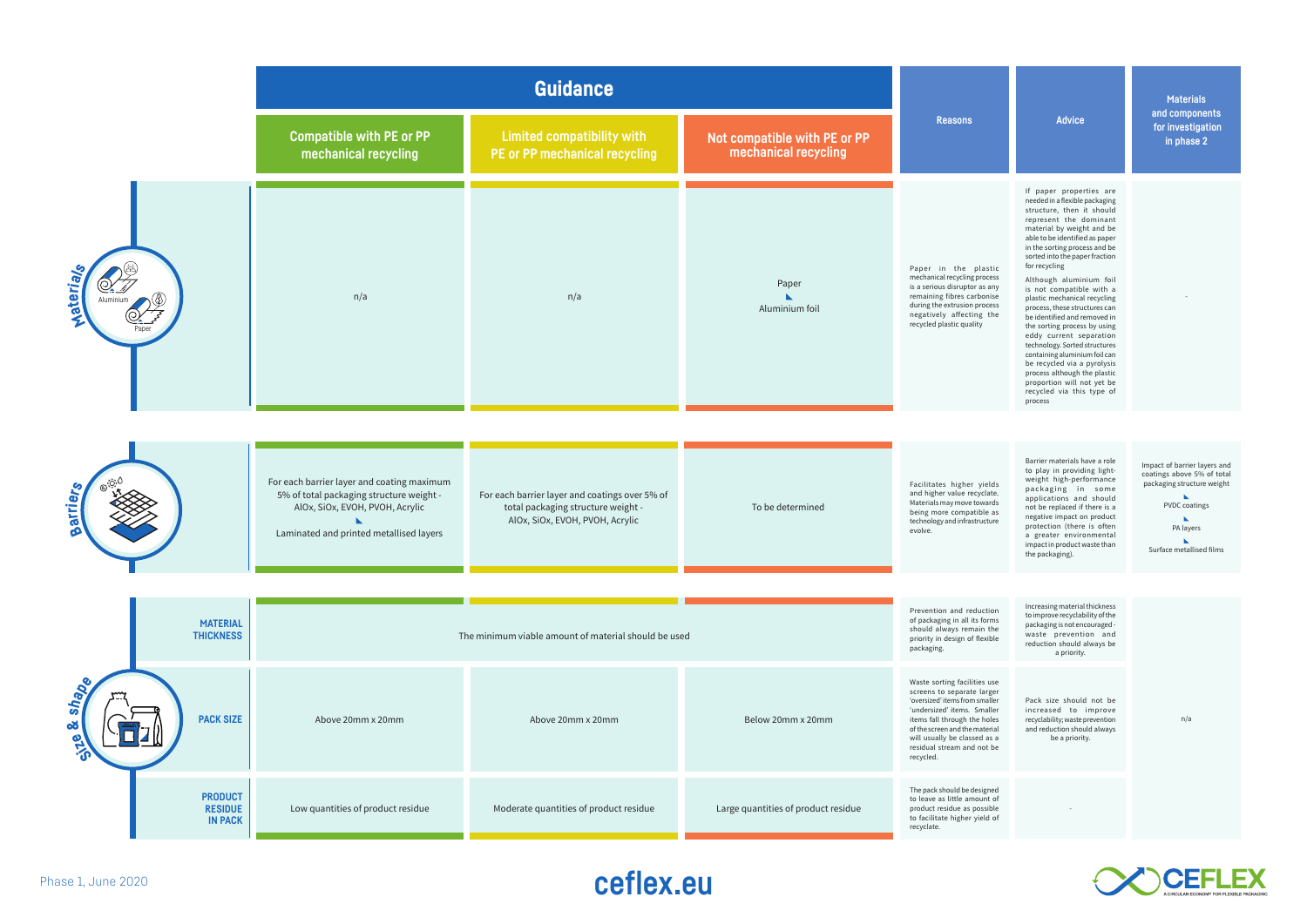|                                  | <b>Guidance</b>                                                                                                                                                                                                                                                                              |                                                                    |                                                                                                                                                                                                                                    |                                                                                                                                                                                                                                                                                                                                                                                                            |                                                                     | <b>Materials</b>                                                                                    |
|----------------------------------|----------------------------------------------------------------------------------------------------------------------------------------------------------------------------------------------------------------------------------------------------------------------------------------------|--------------------------------------------------------------------|------------------------------------------------------------------------------------------------------------------------------------------------------------------------------------------------------------------------------------|------------------------------------------------------------------------------------------------------------------------------------------------------------------------------------------------------------------------------------------------------------------------------------------------------------------------------------------------------------------------------------------------------------|---------------------------------------------------------------------|-----------------------------------------------------------------------------------------------------|
|                                  | <b>Compatible with PE or PP</b><br>mechanical recycling                                                                                                                                                                                                                                      | <b>Limited compatibility with</b><br>PE or PP mechanical recycling | Not compatible with PE or PP<br>mechanical recycling                                                                                                                                                                               | <b>Reasons</b>                                                                                                                                                                                                                                                                                                                                                                                             | <b>Advice</b>                                                       | and components<br>for investigation<br>in phase 2                                                   |
| ensit                            | $< 1$ g/cm <sup>3</sup>                                                                                                                                                                                                                                                                      | $< 1$ g/cm <sup>3</sup>                                            | $> 1$ g/cm <sup>3</sup>                                                                                                                                                                                                            | Density separation is<br>commonly used to separate<br>polyolefins from other<br>materials. Polyolefins have<br>a density of < 1 g/cm <sup>3</sup> and will<br>float in the process, whereas<br>material with a density of ><br>1 g/cm3 will sink and not be<br>included in the PO-based<br>recycling process.                                                                                              |                                                                     | n/a                                                                                                 |
| <b>Anesive</b>                   | Polyurethane, acrylic or natural rubber latex<br>adhesives, as well as non-PE or non-PP based<br>tie-layers, are permitted to a maximum of 5%<br>by weight of the total packaging structure                                                                                                  | Above 5% of total packaging structure weight                       | To be determined                                                                                                                                                                                                                   | Facilitates higher quality<br>recyclate.                                                                                                                                                                                                                                                                                                                                                                   |                                                                     | Impact of adhesives on<br>recyclability                                                             |
|                                  | Clear, natural or paler colours                                                                                                                                                                                                                                                              | Black and darker colours                                           | Carbon black containing masterbatch                                                                                                                                                                                                | Facilitates higher value<br>recyclate as more natural/<br>lighter colour.                                                                                                                                                                                                                                                                                                                                  |                                                                     |                                                                                                     |
| pigment <sub>s</sub>             |                                                                                                                                                                                                                                                                                              |                                                                    |                                                                                                                                                                                                                                    | The paler the polymer<br>colour the less cross colour<br>contamination when being<br>recycled. As plastics are<br>recycled it is known that<br>the colour becomes greyer<br>over time.<br>Carbon black containing<br>masterbatch is not<br>recognisable by NIR optical                                                                                                                                     | If black is required, NIR<br>detectable pigments should<br>be used. | n/a                                                                                                 |
|                                  |                                                                                                                                                                                                                                                                                              |                                                                    |                                                                                                                                                                                                                                    | sorting technology.                                                                                                                                                                                                                                                                                                                                                                                        |                                                                     |                                                                                                     |
| <b>Filler</b><br>٥ð<br>PISSIVIAS | Additives and fillers are permitted but usage<br>should be minimised. This includes thermal<br>stabilisers, UV (ultraviolet) stabilisers,<br>nucleating agents, mineral and polymer<br>cavitating agents, antistatic agents, impact<br>modifiers, chemical blowing agents and<br>tackifiers. | To be determined                                                   | Fillers in non-PE and non-PP structures which<br>modify the density to be $\leq$ 1 g/cm <sup>3</sup><br>Substances of very high concern (SVHC)<br>Oxo-degradability additives<br>Foamed thermoplastic non-polyolefin<br>elastomers | Facilitates higher value<br>recyclate. Materials may<br>move towards being more<br>compatible as technology<br>and infrastructure evolve.<br>SVHC are not permitted to<br>allow the recyclate to be<br>suitable for the greatest range<br>of end market applications<br>Oxo-degradability additives<br>are not permitted to maintain<br>the quality and mechanical<br>properties of the final<br>recyclate |                                                                     | Impact of additives, fillers, tie<br>layers and compatibilisers on<br>sortability and recyclability |



## Phase 1, June 2020 **ceflex.eu**